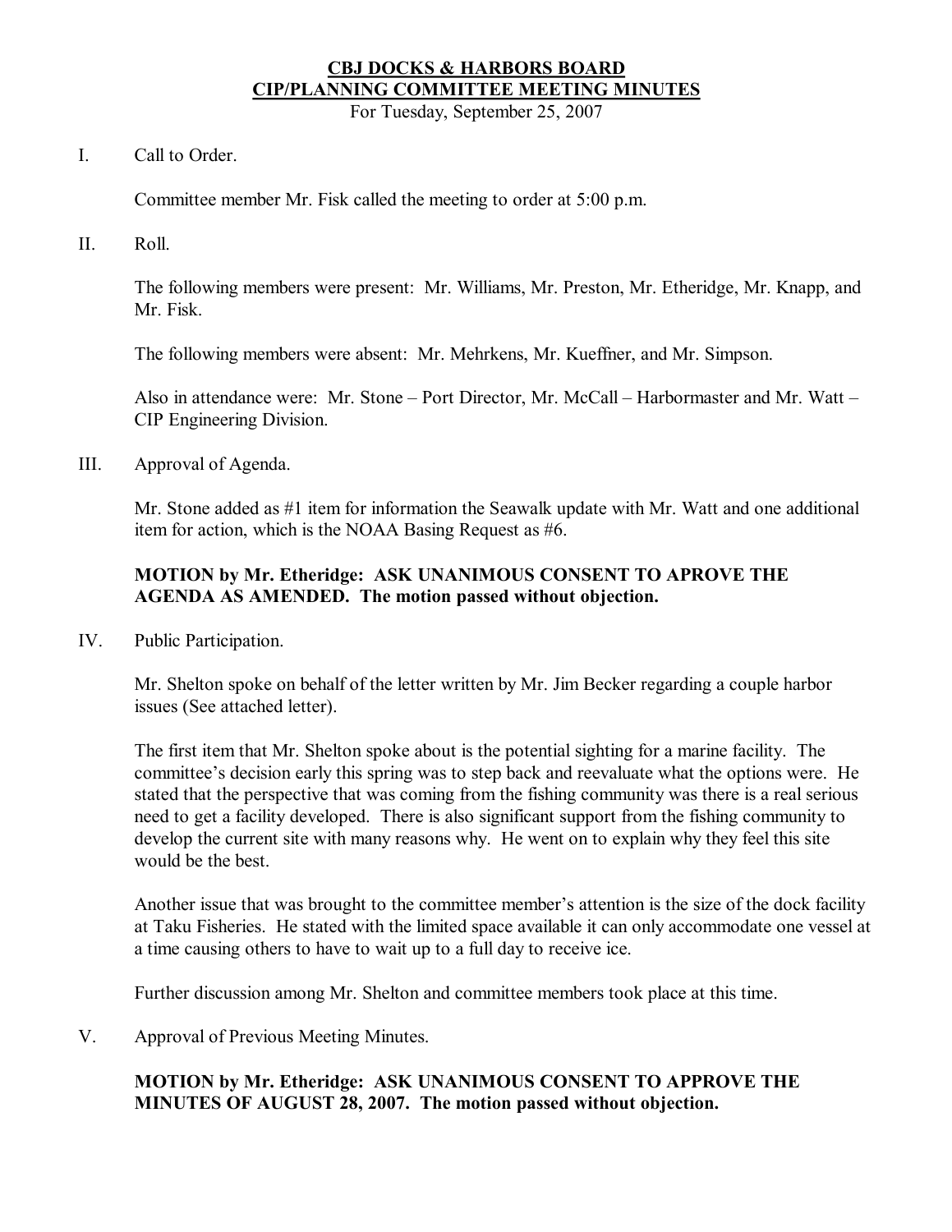## **CIP/Planning Committee Meeting Minutes September 25, 2007** Page 2

VI. Items for Information.

## 1. Seawalk Update – Presentation by Mr. Watt.

Mr. Watt gave a power point presentation to the committee members regarding the current seawalk project which also included the new proposed whale on the water front.

He went on to go over the individual proposed different concepts pertaining to the seawalk.

There have also been discussions with the owners of Taku Smokeries property. The position of the City and Borough has essentially been they would like to get a corridor from the fisherman's memorial through their property. He stated these discussions with the owners have been on going for the past two years and have gotten a lot more serious these past few months.

Mr. Watt went over the cost of this project and amount of funding that would be available.

He went on to explain that one major concern of the operation of the fish processing plant is a negative impact from the seawalk. One thing they have discussed is offering them some architectural services to look at implementing some type of tour operations into the facility.

Discussion among Mr. Watt and the committee members took place at this time.

Mr. Watt went on to discuss the parking lot issue in front of the tram building, and possible alternatives to the pedestrian patterns.

More discussion regarding other general areas of the proposed seawalk areas including the proposed whale project at the brick yard and also some variations to the wharf area.

The committee members decided to continue this topic at a later time and bring back Mr. Watt for further discussions with more concepts and details. Mr. Watt agreed to do this.

VII. Items for Action.

# 1. CIP Funding Transfers for IVF Repair Project and the Downtown Cruise Ship Dock Replacement Project.

Mr. Stone stated that there is a memo in the committee member's packet regarding the transfer of funds from three projects that we currently have into two projects. He went on to explain what will take place with the transfer (See Memo).

Mr. Stone stated that the action that needs to be done is for the CIP committee to recommend that the Full Board approve this.

Further discussion among the committee members and Mr. Stone took place at the time.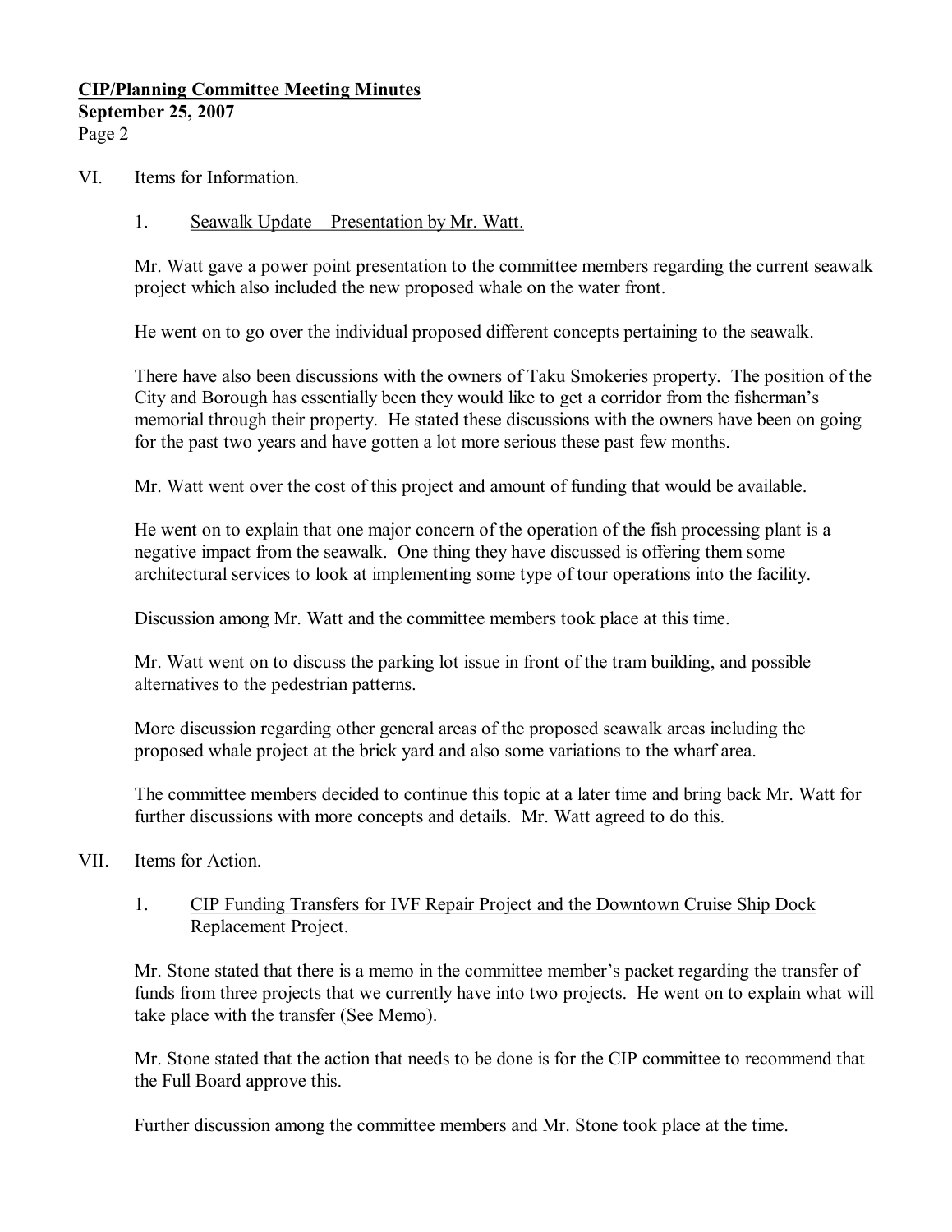### **CIP/Planning Committee Meeting Minutes**

**September 25, 2007**

Page 3

**MOTION by Mr. Preston: ASK UNANIMOUS CONSENT TO RECOMMEND THAT THE BOARD REQUEST THE ASSEMBLY TO TRANSFER THE CIP FUNDS AS PRESENTED BY THE PORT DIRECTOR, IN ORDER TO AWARD THE BID FOR REPAIRS OF THE INTERMEDIATE VESSEL FLOAT AND TO PAY FOR THE DESIGN AND PERMITTING OF THE DOWNTOWN CRUISE SHIP DOCKS. The motion passed without objection.**

# 2. Intermediate Vessel Float Repairs Bid Award.

Mr. Stone stated that they have received one bid on this project from Trucano Construction in the amount of \$479,460.00. He stated that the engineers estimate was about \$406,000.00 which is in excess of the engineers estimate. He went over the history of the project with the committee members at this time.

Discussion among the committee members and Mr. Stone took place at this time.

# **MOTION by Mr. Knapp: ASK UNANIMOUS CONSENT TO RECOMMEND THAT THE BOARD REQUEST THE ASSEMBLY TO APPROVE A CONTRACT IN THE AMOUNT OF \$479,460.00 TO TRUCANO CONSTRUCTION COMPANY FOR REPAIRS TO THE INTERMEDIATE FLOAT. The motion passed without objection.**

3. Contract Approval for Engineering Services for Replacement of the Downtown Cruise Ship Docks.

Mr. Stone stated there's a memo and a 2 page spreadsheet from Mr. Somerville (See attached), which is an estimated cost for a scope of services going from basically now through the permitting phase of the project. It is estimated at \$1,209,720.00.

Mr. Stone stated what we will do is ask the Assembly to allow us to enter into a contract for up to the amount stated above. He state what will happen is we will enter into a time and amount contract not to exceed this amount and also requiring pre-approval for any task in case work has to stop for any reason.

Further discussion took place at this time.

## **MOTION by Mr. Williams: ASK UNANIMOUS CONSENT TO RECOMMEND THAT THE BOARD REQUEST THE ASSEMBLY APPROVE A TIME AND MATERIALS CONTRACT IN THE AMOUNT NOT TO EXCEED \$1,209,720.00 WITH PN&D, INC. FOR ENGINEERING SERVICES FOR REPLACEMENT OF THE DOWNTOWN CRUISE SHIP DOCKS. The motion passed without objection.**

## 4. Marine Park Light Fixture Replacement.

Mr. Stone state that there is a Chatham Electric quote in the committee member's packet to replace light fixture bollards at Marine Park. He stated that CBJ Harbors is responsible for this area.